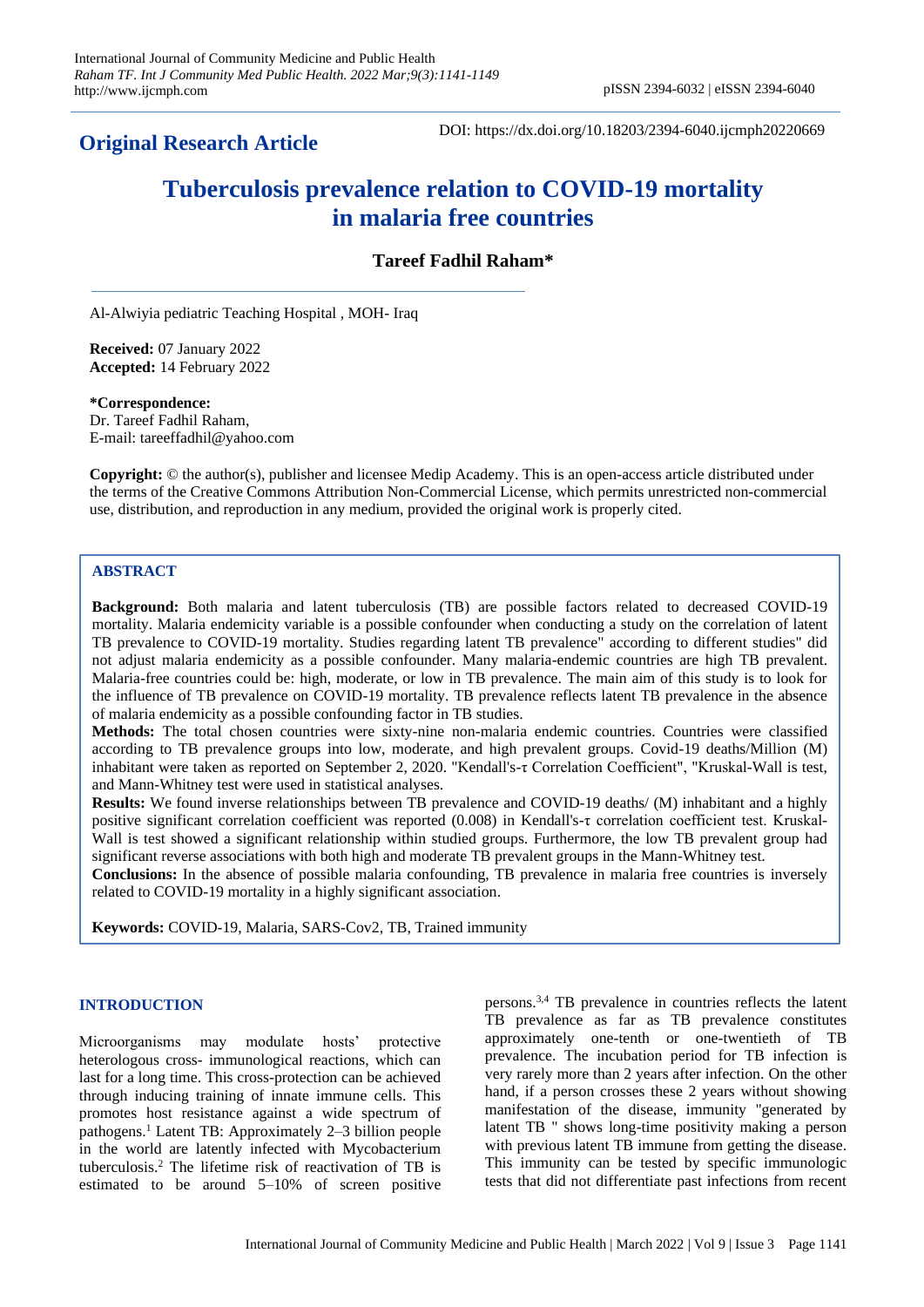ones since it did not indicate the presence of live bacteria. This TB immunoreactivity can persist whether a patient is treated by curative treatment or not.5-8

Studies show that latent TB infection prevalence is associated with a decrease in COVID-19 mortality. These studies suggested heterogeneous immune response to COX-COV2 viral infection.10-13 Despite this significant association, some countries are hugely disparate case fatality rates among low% LTBI countries.<sup>14</sup> Also, disparity exists in case fatality rates among high %LTBI countries. This disparity existed despite that these studies have suggested a role of BCG vaccination as far as BCG is a form of mycobacterial species, has heterogeneous immune effects, and was suggested to have an added effect to latent TB effect. These studies did not consider the possible role of malaria in explaining these disparities. We consider malaria's role in this study and restrict the study of TB prevalence to malaria-free countries.

#### *Malaria*

Early in this pandemic, malaria-endemic areas were suggested to have a low risk for catching COVID-19.<sup>13-17</sup> Past malaria exposure was suggested to attenuate monocyte-associated immunopathology induced by SARS-CoV-2 through inducing epigenetic reprogramming of monocytes/macrophages toward a regulatory phenotype that mitigated inflammatory responses.

In the same context, another 2 studies founded a significant correlation between malaria endemicity and COVID-19 mortality.19,20

## **METHODS**

Patients or the public were not involved in this work, given that we used related publically published morbidity and mortality statistics. Countries that have achieved at least 3 consecutive years of zero indigenous cases of malaria up to 2019 were selected. The total chosen countries were 69, as shown in appendix A. These countries may also eligible to apply for a WHO certification of malaria-free status. Free-malaria countries listed in the supplementary list by WHO were included in our study sample. The supplementary list contains countries where malaria never existed or disappeared years or decades ago and where full WHO certification of malaria elimination is not needed. WHO lists dates of notification in this list rather than elimination dates? We chose the most recent updates published in the following WHO online publications.

## *Countries and territories certified malaria-free by WHO*

Last update: 22 May 2019

WHO. Countries and territories certified malaria-free by WHO.

## *World Health Organization. (1968). Supplementary list of malaria-free area.*

Further references are listed in appendix (C) within the supplementary file attached to this manuscript

## *Countries and territories with less than 1 million populations were excluded. Appendix (D)*

Data for TB prevalence are publically available (Appendix E).

Data for COVID-19 mortality are available.

## *COVID-19 worldometer*

TB prevalence was taking from available data for up to 10 years ago (2011-2017) we took the highest available figure. COVID-19 deaths/million(M) inhabitant reported as it was on September 2, 2020.

Data regarding to TB Prevalence groups are classified for statistical purposes as: (low, moderate, and high where (Low:  $\leq$  15), (Moderate: 16-49) and (High $\geq$ 50) (Table 1).

Total of chosen countries were 69, distributed among that categories status as shown in appendix A.

Following methods were used:

"Kendall's-τ Correlation Coefficient", "Kruskal-Wall is test, and Mann-Whitney test" Also we used "Stem-Leaf" plot for exploring data behavior concerning COVID-19 mortality/ (M) inhabitant in relation to different TB prevalence groups.

All statistical operations were performed through using the ready-made statistical package SPSS, ver. 22.

## **RESULTS**

Tables 1 represents "Kendall's-τ Correlation Coefficient" and P-values for studied the amount and the direction concerning relationships among the studied markers.

Results showed there were strong relationships among studied marker (Covid-19 Deaths/M and TB prevalence) as the number of deaths increased with lowering the prevalence of tuberculosis and too highly positive significant correlation coefficient was reported ( $p$  value  $=$ 0.008). This indicates that research hypothesis is fulfilled in general with a highly significant p value.

Table 2 represents summary statistics of (COVID-19 deaths/M) among studied groups. These statistics include 5% trimmed mean, median, minimum, maximum readings, range, and interquartile range). Maximum figures of mortalities were among low TB prevalence group and minimum within high TB prevalence group. Furthermore, the 5% trimmed mean is shown to be higher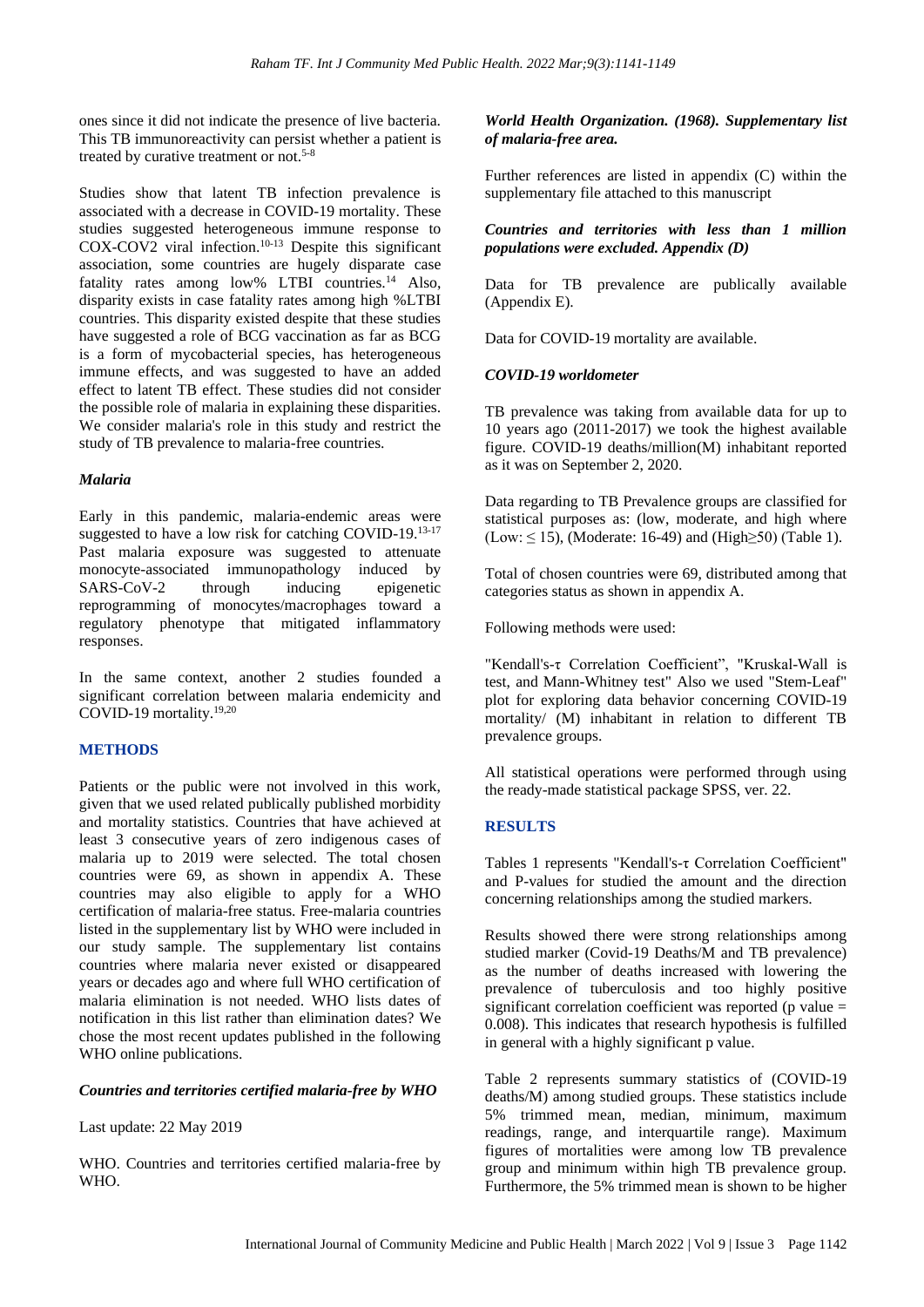within low TB prevalence group compared to moderate and high TB prevalence groups. Kruskal-Wallis Test showed a p-value of 0.021 which is less than the significance level of 0.05, hence we rejected the null hypothesis and conclude that the medians are not all equal (Table 3). As shown in table 3, comparisons significance among TB prevalence categories using Mann-Whitney test shows significant relations between low TB prevalence group with both groups high TB prevalence and moderate TB prevalence p. Pear<br>ar<br>sir<br>bia

## **Table 1: "Kendall's-τ correlation coefficient" for studied the amount and the direction relationships among the studied markers.**

| <b>Markers</b> | <b>Correlation Coeff.</b><br>and P-value | TB.<br>prevalence |
|----------------|------------------------------------------|-------------------|
| Covid-19       | <b>Correlation Coefficient</b>           | **<br>$-0.251$    |
| Deaths/M       | Sig. (2-tailed)                          | 0.008             |
| $2/A$ ugust    | No.                                      | 69                |

\*\* Correlation is significant at the 0 .01 level (2-tailed).

## **Table 2: Descriptive statistics of (COVID-19 deaths/m on September 2, 2020) and testing of all probable combinations of tb prevalence categories**.

|                            | <b>TB</b> prevalence categories |                 |              |
|----------------------------|---------------------------------|-----------------|--------------|
| <b>Statistics</b>          | Low                             | <b>Moderate</b> | High         |
| 5% Trimmed Mean            | 235                             | 82              | 68           |
| <b>Median</b>              | 110                             | 47              | 60           |
| <b>Minimum</b>             | 6                               | 5               | $\mathbf{0}$ |
| <b>Maximum</b>             | 853                             | 591             | 250          |
| Range                      | 847                             | 586             | 250          |
| <b>Interquartile Range</b> | 445                             | 168             | 97           |
| <b>Kruskal-Wallis Test</b> | Chi-Square $= 7.740$            |                 |              |
| <b>C.S.</b>                | $P=0.021(S)$                    |                 |              |
| <b>P-value</b>             |                                 |                 |              |

#### **Table 3: Comparisons significance according to Mann-Whitney test.**

| <b>Mann-Whitney test</b>  |                            |
|---------------------------|----------------------------|
| Low X<br>moderate         | $Z = -2.276$ ; p=0.023 (S) |
| Low X high                | $Z = -2.418$ ; p=0.016 (S) |
| <b>Moderate X</b><br>high | $Z=-0.437$ ; p=0.662 (NS)  |

S: Sig. at p<0.05; NS: non sig. at p>0.05.

The shape of the distribution. of the recorded COVID-19 deaths within TB prevalence groups is well shown in stem-leaf graphical plots (Figure 1). This illustration shows clearly the how COVID-19 deaths were highest within the low TB prevalence group and lowest within the highest TB prevalence group. In the moderate TB prevalence group. The mortality was between the other 2 groups.



#### **Figure 1: Stem-leaf plots of (COVID-19 deaths/M) according to TB prevalence categories.**

#### **DISCUSSION**

A confounding factor (third variable) may mask an actual association or falsely demonstrate an apparent association between the study variables where no real association between them exists. If confounding factors are not measured and considered, bias may result in the conclusion of the stud. Confounding occurs when a measure designed to assess a particular construct inadvertently measures something else as well.<sup>22</sup>

The confounding factor can interfere with the real effect. For this reason, the etiological importance of a variable needs to be prevented or removed as much as possible. Confounding may be prevented by the use of randomization, restriction, or matching.<sup>23</sup> The term restriction is used when a researcher chooses only one variation of a participant to restrict the possibility of including a confounding variable. As far as malaria is a possible confounding factor suggested to create a cross heterogeneous effect towards COX-Cov2, we designed this study to exclude this factor by restricting the study sample to malaria-free countries. Literatures raise the question of unknown contribution factors regarding COVID-19 mortality variances.<sup>24</sup> Some of literatures raise the possibility of malaria as one factor in explaining the variances in COVID-19 mortalities.<sup>13-20</sup> One of these studies founded that malaria has an added effect on TB prevalence effect in decreasing the COVID-19 deaths in malaria-endemic areas.<sup>19</sup> Countries are classified as either malaria-free or malaria-endemic countries. All malariafree countries have a certain TB prevalence. In general, countries might be classified as low, intermediate, and high TB incidence countries. Malaria endemic countries are usually highly endemic in TB. This might lead to confounding when testing relation of TB or malaria against COVID-19 mortality. Previous studies testing TB influence on COVID-19 mortality fail to control this factor.25,26

In this study by using Kendall's-τ correlation coefficient test, there was a high reverse-directional significant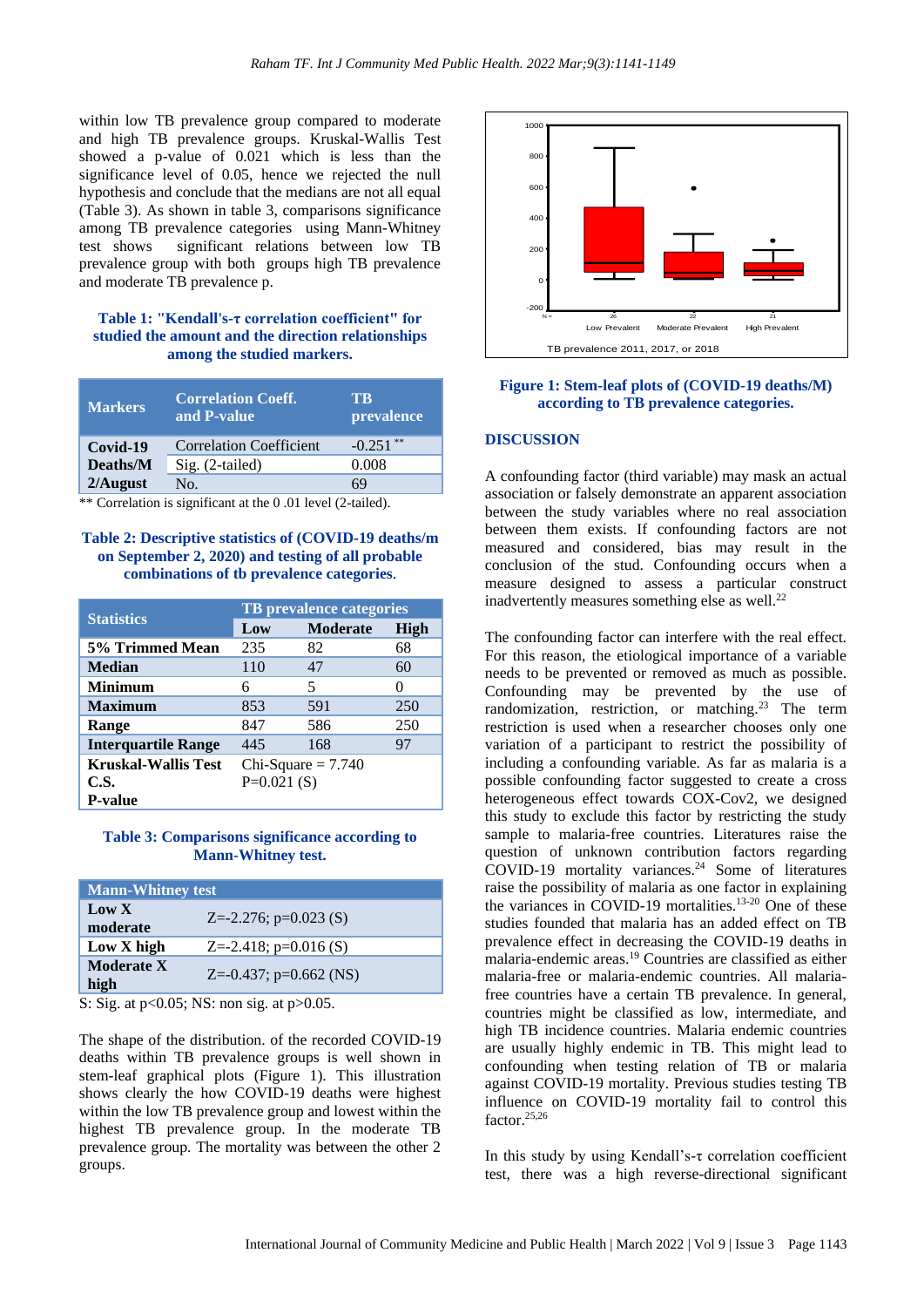correlation between COVID-19 mortality rates and TB prevalence (in absence of suggested confounded factor of malaria endemicity) with reported p-value (0.008) (Table  $2)$ <sup>27</sup>

Kendall's  $\tau$  has been classically used to test the significance of cross-correlation between two variables when their distributions significantly deviate from the normal distribution. In that case, a significance test based on the distribution-free τ, which is a function of the ranks of the variates rather than their actual values, offers more power than other parametric tests.

The finding in this study of TB prevalence influence on COVID-19 mortality in malaria-free countries is strongly in agreement with a previous study in malaria-endemic countries.19 Furthermore, it consolidates other studies on the relation of latent TB to covid-19 mortality. $10-14$ 

A second test conducted in this study was the Kruskal-Wallis Test. It is a non-parametric method used for testing whether samples originate from the same distribution or not by determining whether the medians of two or more groups are different.29,30 It was conducted among different TB prevalence groups. It showed that the Chi-Square result equals 7.740 with p-value equals to 0.021 (S)These results signify that there are differences among the groups, but as Kruskal-Wallis Test is an omnibus test statistic and doesn't tell which group is different from other groups. It is used for comparing two or more independent samples of equal or different sample sizes. The Kruskal–Wall is test is a rank-based test that is similar to the Mann–Whitney U test but can be applied to one-way data with more than two groups. It is a nonparametric alternative to the one-way ANOVA test, which extends the two-samples Wilcoxon test.

However, like most non-parametric tests, the Kruskal-Wall is test is not as powerful as the ANOVA but, assumptions of one-way ANOVA are not met in our sample.

A Mann-Whitney U test (another non-parametric test) was used to compare the differences between two independent samples as far as the sample distributions are not normally distributed as shown before.

It showed that the low TB prevalent group when tested against groups moderately TB prevalent and highly prevalent group show significant association with decreased mortality from covid-19 (Table 3).

The non-significant association between moderate and high TB prevalent groups (Table 3) needs further consideration. The test fails to find a significant association due to possible existing confounding factors. A possible one is malaria elimination date since recently faster progress achieved in malaria elimination, than in the TB control in many countries. According to WHO,

the elimination net is widening.<sup>32</sup> Furthermore, more countries are moving towards zero indigenous cases: The number of countries with fewer than 100 indigenous cases were 17, 25, and 27 in 2010, 2017, and,2018 respectively, which is a strong indicator that elimination is within reach. $31$ 

Despite other significant associations, some countries are obviously disparate fatality rates / M inhabitant among low % TB prevalence countries. Also, a disparity exists in fatality rates among high % TB prevalence countries. We suggest other possible confounding factors in addition to malaria residual immunity already mentioned include but not restrict to BCG policy of country and BCG coverage, other mycobacterial cross-reaction or effects by other vaccines population size measures taken, habits, some LAVs which have induced a broad, nonspecific, protection against unrelated pathogens and decreased mortality from conditions other than the targeted infectious diseases. Furthermore, this study was done without any regard for income, healthcare facilities.

Controlled clinical studies need to be conducted before further considering reviewing global strategies for prevention and treatment of TB and malaria. According to global strategy in the treatment of TB, the main goal is to treat the active cases in areas with a high incidence of TB, but in areas with a low incidence of TB, the goal also includes prophylactic treatment for LTBI. 33

Whoever, in recent years, studies have gradually narrowed down to the preventive treatment of LTBI for high-risk target groups. Targeted TB testing and treatment programs in USA and many European countries conducted among high-risk groups.34,35 It was questionable that chasing after latent TB infection treatment a time before. If prophylaxis is provided for all LTBI patients, it will result in an enormous waste of resources and increase the likelihood of anti-TB drug resistance.<sup>33</sup> Added to that we raised the possible role of latent TB on decreasing COVID-19 mortality.<sup>36</sup>

TB prevalence in this study was taken as the highest available figure for up to 10 years ago (since 2011 outward) as far as the immunity created by latent or active TB infection last for a long time. The major dilemma is that there is no test to assure that every person diagnosed with immune-reaction to latent TB treatment can be guaranteed free from the active form of infection, although it has been agreed that reactivation is unlikely after 2 years.<sup>37</sup>

We considered 10 years the least time for immunereaction to wane as far as it is well known that a related Mycobacterium which is Mycobacterium Bovis (BCG), waned by at least by 10 years. A longer time for immune reaction time after natural infection is possible, but the exact time for waning such immunity is unknown yet.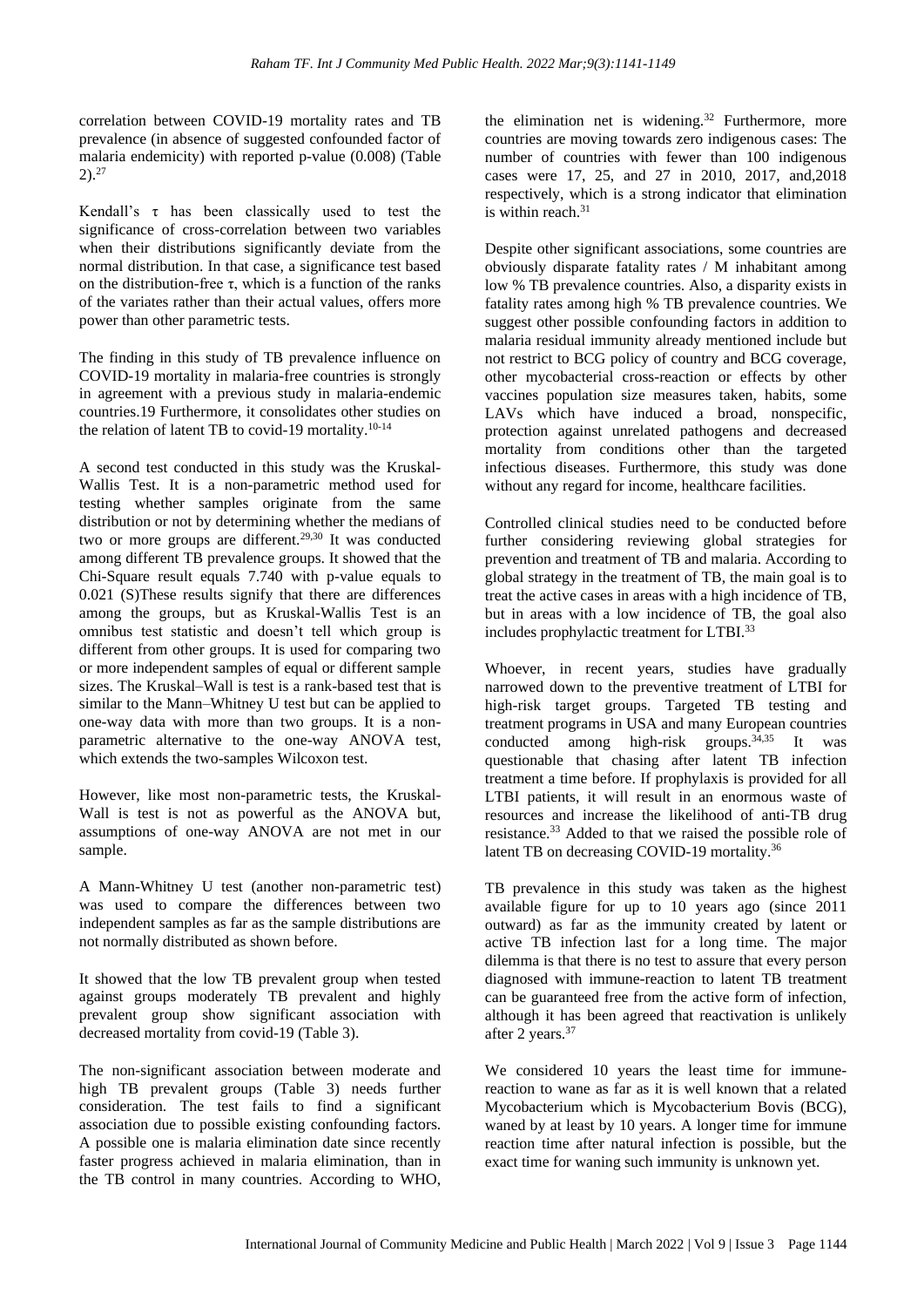#### **CONCLUSION**

TB prevalence is inversely related to COVID-19 mortality in high significance association, Low TB prevalence countries have significantly different statistical COVID-19 mortalities in relation to both moderate and high TB prevalent countries.

#### *Recommendations*

Clinical trials are recommended any updating for global strategies for prevention and treatment of TB and malaria.

#### **ACKNOWLEDGEMENTS**

Authors is grateful to Emeritus Professor Abdulkhaleq Abduljabbar Ali Ghalib Al-Naqeeb, Ph.D. in the Philosophy of Statistical Sciences at the Medical & Health Technology college, Baghdad-Iraq, for his assistance and support in data analysis, interpretations of finding results and revision the statistical results.

*Funding: No funding sources Conflict of interest: None declared*

*Ethical approval: The study was approved by the Institutional Ethics Committee*

## **REFERENCES**

- 1. Netea MG, Quintin J, van der Meer JW. Trained immunity: a memory for innate host defense. Cell Host Microbe. 2011 May 19; 9(5):355-61.
- 2. World Health Organization. Global Tuberculosis Report 2015. Geneva: WHO, 2015. Available at http://www.who.int/tb/publications/global\_report/e. Accessed on 23 November 2015.
- 3. Targeted tuberculin testing and treatment of latent tuberculosis infection. American Thoracic Society. MMWR Recomm Rep. 2000;49(6):1-51.
- 4. Comstock GW, Livesay VT, Woolpert SF. The prognosis of a positive tuberculin reaction in childhood and adolescence. Am J Epidemiol. 1974;99:131-8.
- 5. WHO Latent tuberculosis infection: updated and consolidated guidelines for programmatic management. 2018. Available at https://apps.who.int/iris/bitstream/handle. Accessed on 12 January 2021.
- 6. Biraro IA, Kimuda S, Egesa M, Cose S, Webb EL, Joloba M, et al. The Use of interferon gamma inducible protein 10 as a potential biomarker in the diagnosis of latent tuberculosis infection in Uganda. PLoS One. 2016;11(1):e0146098.
- 7. Marcel A, Paul H, Lalita R. Revisiting the timetable of tuberculosis. BMJ. 2020;27:362:
- 8. Marcel BA, Paul H, Lalita. Is mycobacterium tuberculosis infection life long?. BMJ. 2020;367:l5770.
- 9. Crevel R, Ottenhoff THM, Jos WM. Innate Immunity to Mycobacterium tuberculosis. Clinical Microbiology Reviews. 2002;15(2):294-309.
- 10. Raham TF. TB prevalence influence on covid-19 mortality. Int J Psychosocial Rehab. 2020;24(10):3679- 90.
- 11. Singh S, Maurya RP, Singh RK. ′Trained immunity′ from Mycobacterium spp. exposure or BCG vaccination and COVID-19 outcomes. Medrxiv. 2020: 10.1101/2020.07.11.20151308.
- 12. Takahashi H. Role of latent tuberculosis infections in reduced COVID-19 mortality: evidence from an instrumental variable method analysis. Medical Hypotheses. 2020:144110214.
- 13. Banerjee S, Saha A. Finding tentative causes for the reduced impact of Covid-19 on the health systems of poorer and developing nations: an ecological study of the effect of demographic, climatological and health related factors on the global spread of Covid-19. Medrxiv. 2020.
- 14. Singh S. BCG vaccines may not reduce covid-19 mortality rates. Medrxiv. 2020.
- 15. Gomes LR, Martins YC, Ferreira-da-Cruz MF, Ribeiro CT. Autoimmunity, phospholipid-reacting antibodies and malaria immunity. Lupus. 2014;23(12):1295-8.
- 16. Parodi A, Cozzani E. Coronavirus disease 2019 (COVID 19) and Malaria: Have anti glycoprotein antibodies a role? Med Hypotheses. 2020;143:110036.
- 17. Napoli PE, Nioi M. Global spread of coronavirus disease 2019 and malaria: an epidemiological paradox in the early stage of a pandemic. J Clin Med. 2020;9(4):1138.
- 18. Guha R, Mathioudaki A, Doumbo S, Doumtabe D, Skinner J, Plasmodium falciparum malaria drives epigenetic reprogramming of human monocytes toward a regulatory phenotype BioRxiv. 2020;10:21-34.
- 19. Raham TF. Influence of malaria endemicity and tuberculosis prevalence on COVID-19 mortality. Public Health. 2021;194:33-5.
- 20. Raham TF. Malaria elimination date correlation to COVID-19 mortality: New Evidence (November 21, 2020). Available at SSRN: https:// ssrn. com/ abstract=3735069 or [http://dx.doi.org/10.2139/ssrn.3](https://dx.doi.org/10.2139/ssrn.3735069) [735069.](https://dx.doi.org/10.2139/ssrn.3735069)
- 21. WHO. Countries and territories certified malariafree by WHO. Available at [WHO Countries and](https://www.who.int/malaria/areas/elimination/malaria-free-countries/en/#:~:text=Certification%20of%20malaria%20elimination%2C%201955%E2%80%932019%20%20%20,%20%20%20%2089%20more%20rows%20)  [territories certified malaria-free by WHO.](https://www.who.int/malaria/areas/elimination/malaria-free-countries/en/#:~:text=Certification%20of%20malaria%20elimination%2C%201955%E2%80%932019%20%20%20,%20%20%20%2089%20more%20rows%20) Accessed on 21 April 2021.
- 22. Skelly AC, Dettori JR, Brodt ED. Assessing bias: the importance of considering confounding. Evid Based Spine Care J. 2012;3(1):9-12.
- 23. Jager KJ, Zoccali C, MacLeod A, Dekker FW. Confounding: What it is and how to deal with it. Kidney Int. 2008;73(3):256-60.
- 24. Sorci G, Faivre B, Morand S. Explaining amongcountry variation in COVID-19 case fatality rate. Sci Rep. 2020;10:18909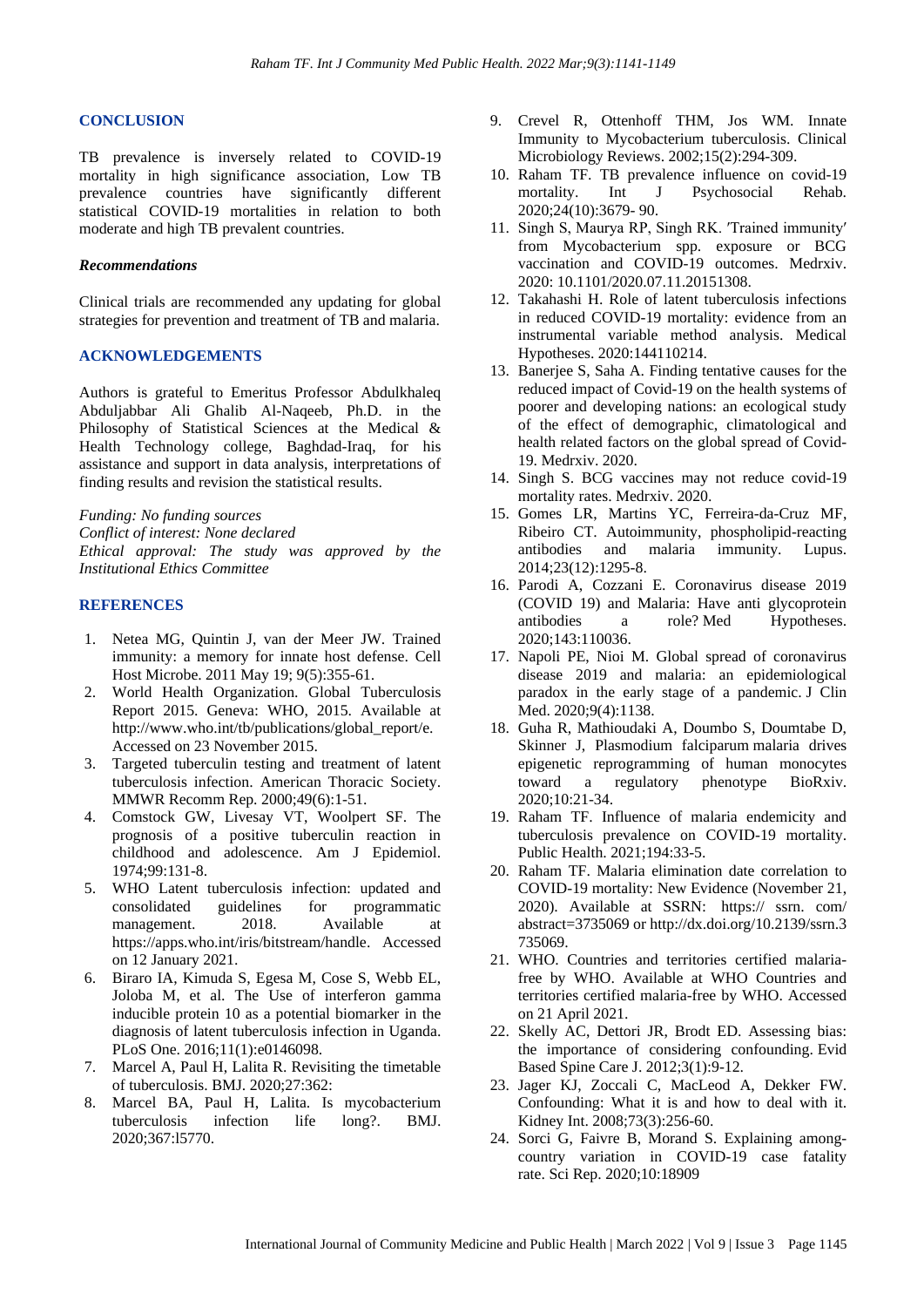- 25. Bhutta ZA, Sommerfeld J, Lassi ZS, Salam RA, Das JK. Global burden, distribution, and interventions for infectious diseases of poverty. Infect Dis Poverty. 2014;3(1):1.
- 26. Tuberculosis and malaria in the age of COVID-19. The Lancet Infectious Diseases. 2021;21(1):1-148.
- 27. Hamed KH. The distribution of Kendall's tau for testing the significance of cross-correlation in persistent data. Hydrol Sci J. 2011;56(5):841-53.
- 28. Al-Momen H, Raham TF, Daher AM. Tuberculosis versus COVID-19 mortality: a new evidence. Maced J Med Sci. 2020;24:33-9.
- 29. Corder, Gregory W, Dale FI. (2009). [Nonparametric](https://archive.org/details/nonparametricsta00cord)  [Statistics for Non-Statisticians.](https://archive.org/details/nonparametricsta00cord) Hoboken: John Wiley and Sons. P[p 99-](https://archive.org/details/nonparametricsta00cord/page/n114)105.
- 30. Wallis K. Use of ranks in one-criterion variance analysis. [J Am Statistical](https://en.wikipedia.org/wiki/Journal_of_the_American_Statistical_Association)  [Association.](https://en.wikipedia.org/wiki/Journal_of_the_American_Statistical_Association) 1952;47(260):583-621.
- 31. World malaria report 2019. Geneva: World Health Organization; 2019.
- 32. Jomana A, Ashraf K, Khalid K. Could "trained immunity" be induced by live attenuated vaccines protect against COVID-19? Review of available evidence. J Infect Developing Countries. 2020;14:957-62.
- 33. Ai JW, Ruan QL, Liu QH, Zhang WH. Updates on the risk factors for latent tuberculosis reactivation

and their managements. Emerg Microbes Infect. 2016;5(2):e10.

- 34. CDC. Deciding When to Treat Latent TB Infection. Available at https://www.cdc.gov/tb/topic/ treatment/decideltbi.htm. Accessed on 8 September 2020.
- 35. European Centre for Disease Prevention and Control. Management of latent tuberculosis infection. Available at https://www.ecdc.europa. eu/en/tuberculosis/prevention-and-control/ management-latent-tuberculosis-infection. Accessed on 8 November 2020.
- 36. McNeil, Donald G. [Latent' tuberculosis? It's not that](https://www.nytimes.com/2018/09/20/health/latent-tuburculosis-deaths.html)  [common, experts find.](https://www.nytimes.com/2018/09/20/health/latent-tuburculosis-deaths.html) The New York Times.
- 37. Abubakar I, Pimpin L, Ariti C, Beynon R, Mangtani P, Sterne JA, et al. Systematic review and metaanalysis of the current evidence on the duration of protection by bacillus Calmette-Guérin vaccination against tuberculosis. Health Technol Assess. 2013;17(37):371-2.

**Cite this article as:** Raham TF. Tuberculosis prevalence relation to COVID-19 mortality in malaria free countries. Int J Community Med Public Health 2022;9:1141-9.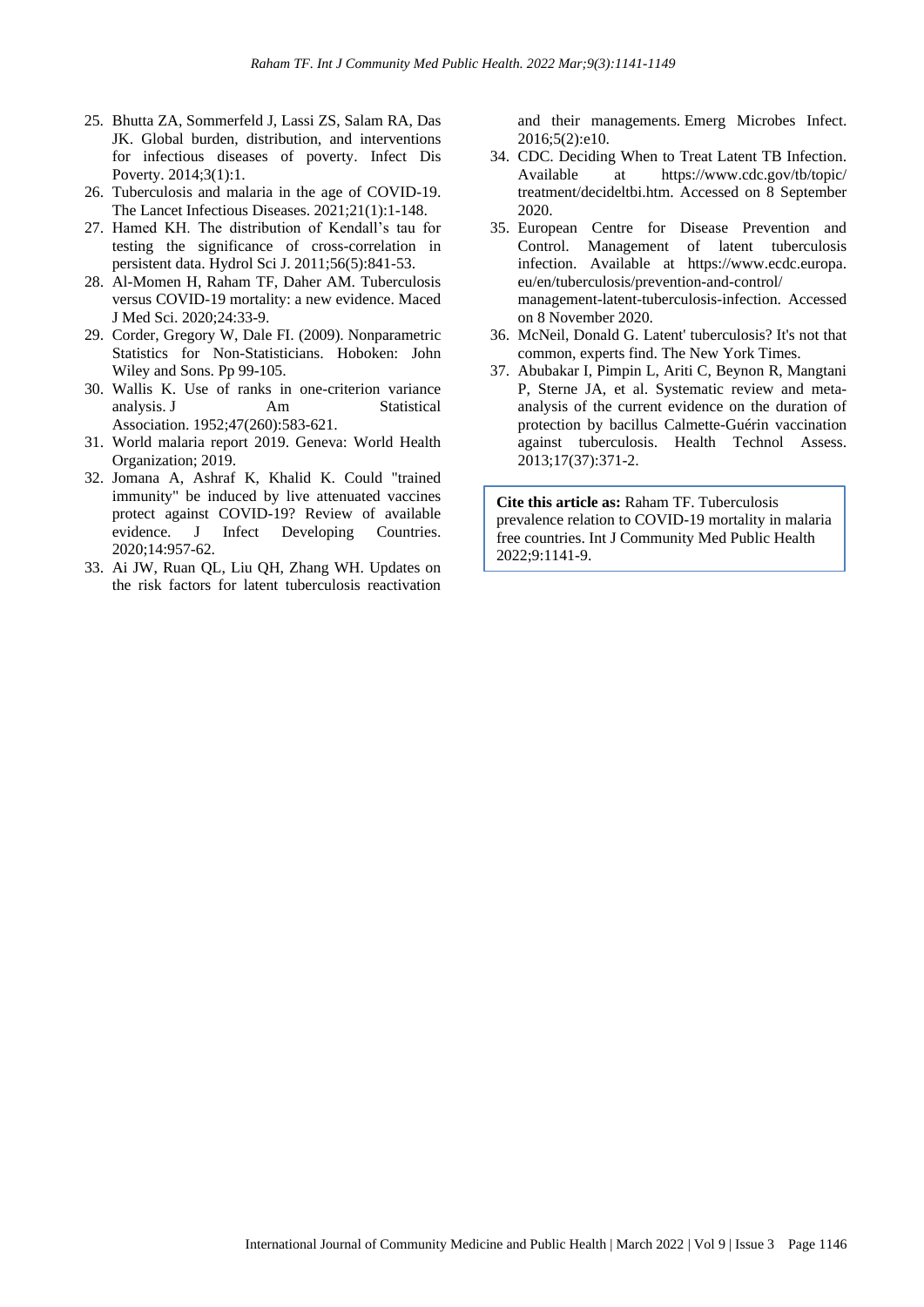## **APPENDIX A**

TB prevalence surveyed versus COVID-19 deaths/M inhabitant registered on September 2020.

| <b>Country</b>                                       | Covid-19 deaths/M September /2/ 2020 | TB prevalence |
|------------------------------------------------------|--------------------------------------|---------------|
| High TB prevalent group (high: $\geq 50$ )           |                                      |               |
| Lesotho                                              | $\boldsymbol{0}$                     | 788           |
| Qatar                                                | 71                                   | 760           |
| Albania                                              | 101                                  | 550           |
| Jordan                                               | $\mathbf{1}$                         | 530           |
| Greece                                               | 26                                   | 490           |
| Mongolia                                             | 111                                  | 428           |
| Republic of Moldova                                  | 250                                  | 152           |
| Kyrgyzstan Kyrgyz Republic                           | 162                                  | 144           |
| <b>United Arab Emirates</b>                          | 39                                   | 140           |
| Morocco                                              | 31                                   | 107           |
| Ukraine                                              | 60                                   | 91            |
| Kazakhstan                                           | 84                                   | 89            |
| Romania                                              | 192                                  | 84            |
| <b>Russian Federation</b>                            | 119                                  | 80            |
| Uzbekistan                                           | 10                                   | 79            |
| Algeria                                              | 34                                   | 75            |
| Turkmenistan                                         | $\boldsymbol{0}$                     | 70            |
| Sri Lanka                                            | 144                                  | 65            |
| New Zealand                                          | 4                                    | 65            |
| Lithuania                                            | 32                                   | 56            |
| <b>Belarus</b>                                       | 72                                   | 55            |
| <b>Moderate TB Prevalent Group (Moderate: 16-49)</b> |                                      |               |
| Singapore                                            | 5                                    | 47            |
| Iraq                                                 | 182                                  | 43            |
| Paraguay                                             | 46                                   | 43            |
| Armenia                                              | 297                                  | 41            |
| Libya                                                | 35                                   | 40            |
| Bosnia and Herzegovina                               | 189                                  | 37            |
| Tunisia                                              | 7                                    | 35            |
| Uruguay                                              | 13                                   | 33            |
| Latvia                                               | 18                                   | 29            |
| Argentina                                            | 193                                  | 27            |
| Portugal                                             | 179                                  | 24            |
| Kuwait                                               | 125                                  | 23            |
| Mauritius                                            | 8                                    | 22            |
| Trinidad and Tobago                                  | 18                                   | 21            |
| Poland                                               | 54                                   | 19            |
| Chile                                                | 591                                  | 18            |
| Estonia                                              | 48                                   | 18            |
| Czechia                                              | 40                                   | 18            |
| Bahrain                                              | 111                                  | 18            |
| Japan                                                | 10                                   | 17            |
| Serbia                                               | 82                                   | 17            |
| Low TB Prevalent Group (Low: $\leq$ 15)              |                                      |               |
| Lebanon                                              | 26                                   | 13            |
| Republic of North Macedonia                          | 290                                  | 13            |
| Spain                                                | 622                                  | 12            |
| <b>UK</b> and Northern Ireland                       | 611                                  | 10            |
| Belgium                                              | 853                                  | 9             |
| Hungary                                              | 64                                   | 9             |
|                                                      |                                      |               |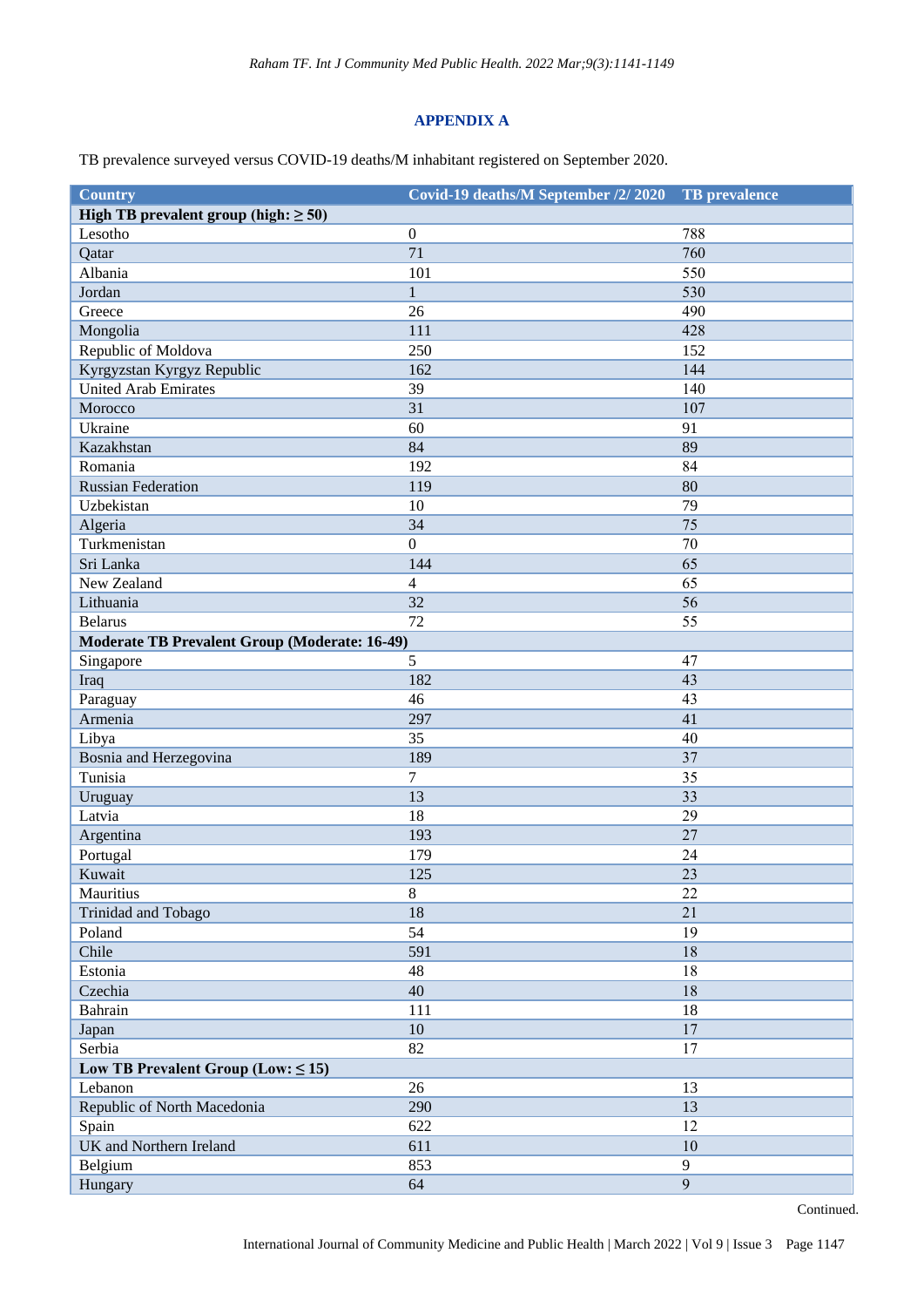| <b>Country</b>                  | Covid-19 deaths/M September /2/ 2020 | <b>TB</b> prevalence |
|---------------------------------|--------------------------------------|----------------------|
| France (Metropolitan)           | 469                                  | 9                    |
| Sweden                          | 575                                  | 9                    |
| Austria                         | 81                                   | 8                    |
| Germany                         | 112                                  | 8                    |
| Israel                          | 104                                  | 8                    |
| Croatia                         | 46                                   | 8                    |
| Switzerland                     | 232                                  | 7                    |
| Italy                           | 587                                  | 7                    |
| Ireland                         | 359                                  | 7                    |
| <b>United States of America</b> | 567                                  | $\overline{7}$       |
| Cuba                            | 8                                    | 7                    |
| Slovakia                        | 6                                    | 7                    |
| Slovenia                        | 64                                   | 7                    |
| Australia                       | 26                                   | 7                    |
| Denmark                         | 108                                  | 6                    |
| Finland                         | 61                                   | 6                    |
| Canada                          | 242                                  | 6                    |
| Norway                          | 49                                   | 6                    |
| Netherlands                     | 363                                  | 6                    |
| Cyprus                          | 17                                   | 6                    |
| Jamaica                         | 7                                    | 5                    |

TB prevalent groups: (low:  $\leq$  15), (moderate: 16-49), and (high:  $\geq$  50).

## **APPENDIX B**

| <b>Category</b>                                               | <b>References</b>                                                                                  |
|---------------------------------------------------------------|----------------------------------------------------------------------------------------------------|
| Data for COVID-19<br>deaths/M as it is in<br>September 2 2020 | Worldmeter. Coronavirus. Accessed: 9 February 2022.<br>https://www.worldometers.info/coronavirus/? |

## **APPENDIX C**

|                            | <b>References</b>                                                                                               |
|----------------------------|-----------------------------------------------------------------------------------------------------------------|
|                            | CDC malaria information and prophylaxis, by country [E]. available at:                                          |
|                            | https://www.cdc.gov/malaria/travelers/country_table/e.html. Accessed on 25 December 2021.                       |
|                            | World malaria report 2019. Geneva: World Health Organization; 2019. Licence: CC BY-NC-SA 3.0 IGO.               |
|                            | Available at: file:///C:/Users/zz/Downloads/9789241565721-eng.pdf. Accessed on 25 December 2021.                |
|                            | The World Bank, Data. Incidence of malaria. Available at:                                                       |
|                            | https://data.worldbank.org/indicator/SH.MLR.INCD.P3. Accessed on 25 December 2021.                              |
|                            | WHO. Global Health Observatory data repository. By Category. Malaria. Cases. Available at:                      |
|                            | https://apps.who.int/gho/data/node.main.MALARIAINCIDENCE?lang=en. Accessed on 25 December 2021.                 |
|                            | Roser M, Ritchie H. Our World in Datta. Malaria. Available at: https://ourworldindata.org/malaria. Accessed     |
| <b>Malaria elimination</b> | on 25 December 2021.                                                                                            |
| references                 | Constantinou K. Anopheles (malaria) eradication in Cyprus. Parassitologia. 1998;40(1-2):131-5.                  |
|                            | Bulletin of the World Health Organization. 2008;86(2):81-160.                                                   |
|                            | Chapter 5. Elimination of malaria in: World Malaria Report 2009: 55.                                            |
|                            | Countries and territories certified malaria-free by WHO, WHO   Countries and territories certified malaria-free |
|                            | by WHO.                                                                                                         |
|                            | World Health Organization. Supplementary list of malaria-free area = liste supplementaire des zones sans        |
|                            | paludisme. Weekly Epidemiological Record. 1968;43(5):82.                                                        |
|                            | World Malaria Report 2012 (who.int)                                                                             |
|                            | WHO (World Health Organization). 2016a. "Eliminating Malaria." WHO, Geneva. Available at: http://www            |
|                            | .who.int/malaria/publications/atoz/eliminating-- malaria/en/.                                                   |
|                            | WHO. Malaria. Certification process. Available at:                                                              |
|                            | https://www.who.int/malaria/areas/elimination/certification/en/                                                 |